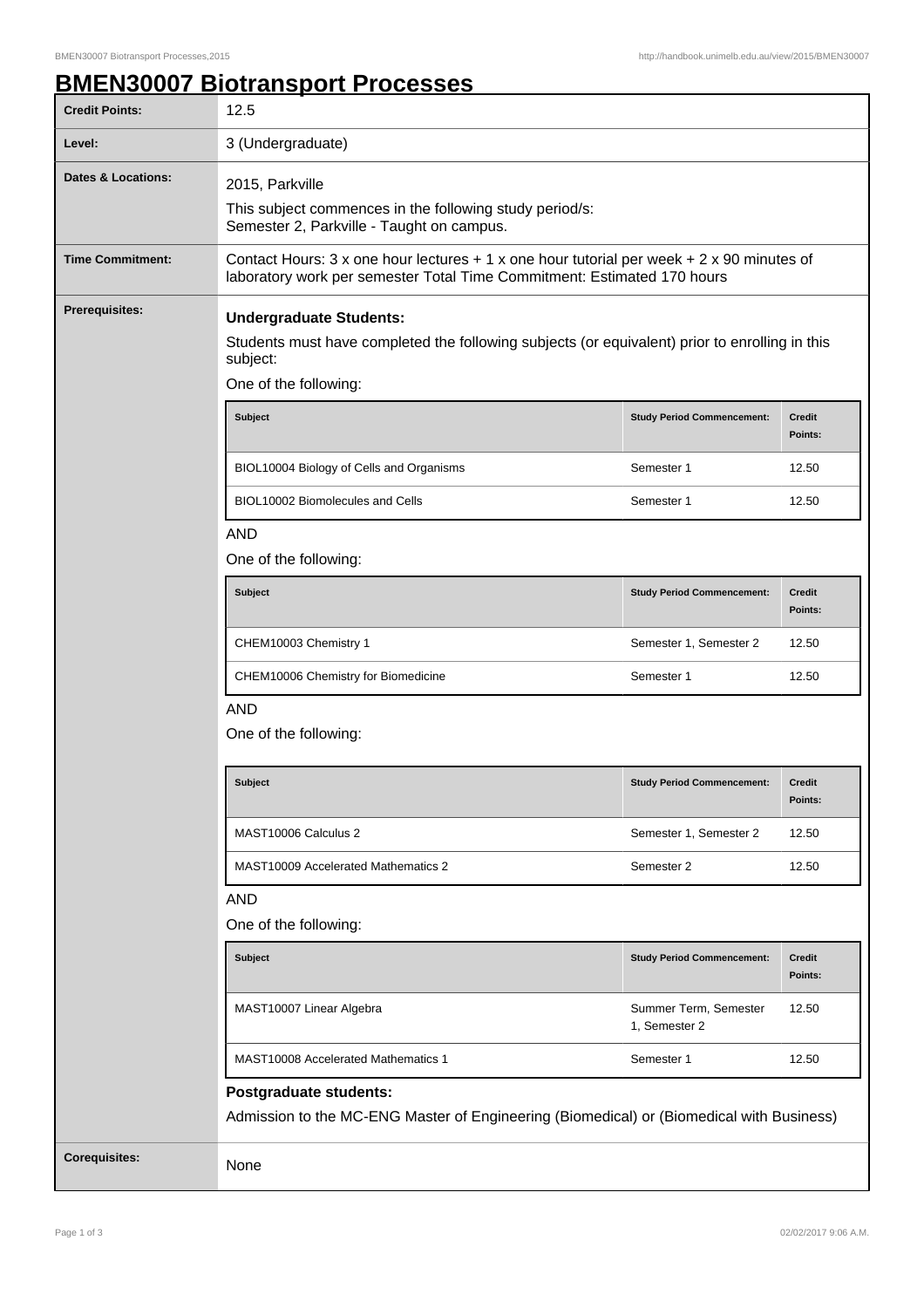| Recommended<br><b>Background Knowledge:</b>       | None                                                                                                                                                                                                                                                                                                                                                                                                                                                                                                                                                                                                                                                                                                                                                                                                                                                                                                                                                                                                                                                                                                                                                                                                                                                                                                                                                                                                                                                                                                                                                                                                                                                                                                                                                                                                         |                                   |                   |
|---------------------------------------------------|--------------------------------------------------------------------------------------------------------------------------------------------------------------------------------------------------------------------------------------------------------------------------------------------------------------------------------------------------------------------------------------------------------------------------------------------------------------------------------------------------------------------------------------------------------------------------------------------------------------------------------------------------------------------------------------------------------------------------------------------------------------------------------------------------------------------------------------------------------------------------------------------------------------------------------------------------------------------------------------------------------------------------------------------------------------------------------------------------------------------------------------------------------------------------------------------------------------------------------------------------------------------------------------------------------------------------------------------------------------------------------------------------------------------------------------------------------------------------------------------------------------------------------------------------------------------------------------------------------------------------------------------------------------------------------------------------------------------------------------------------------------------------------------------------------------|-----------------------------------|-------------------|
| <b>Non Allowed Subjects:</b>                      |                                                                                                                                                                                                                                                                                                                                                                                                                                                                                                                                                                                                                                                                                                                                                                                                                                                                                                                                                                                                                                                                                                                                                                                                                                                                                                                                                                                                                                                                                                                                                                                                                                                                                                                                                                                                              |                                   |                   |
|                                                   | <b>Subject</b>                                                                                                                                                                                                                                                                                                                                                                                                                                                                                                                                                                                                                                                                                                                                                                                                                                                                                                                                                                                                                                                                                                                                                                                                                                                                                                                                                                                                                                                                                                                                                                                                                                                                                                                                                                                               | <b>Study Period Commencement:</b> | Credit<br>Points: |
|                                                   | CHEN20009 Transport Processes                                                                                                                                                                                                                                                                                                                                                                                                                                                                                                                                                                                                                                                                                                                                                                                                                                                                                                                                                                                                                                                                                                                                                                                                                                                                                                                                                                                                                                                                                                                                                                                                                                                                                                                                                                                | Semester 2                        | 12.50             |
| <b>Core Participation</b><br><b>Requirements:</b> | For the purposes of considering applications for Reasonable Adjustments under the<br>Disability Standards for Education (Cwth 2005) and Students Experiencing Academic<br>Disadvantage Policy, this subject requires all students to actively and safely participate in<br>laboratory activities. Students who feel their disability may impact upon their participation are<br>encouraged to discuss this with the Subject Co-ordinator and the Disability Liaison Unit http://<br>www.services.unimelb.edu.au/disability/                                                                                                                                                                                                                                                                                                                                                                                                                                                                                                                                                                                                                                                                                                                                                                                                                                                                                                                                                                                                                                                                                                                                                                                                                                                                                  |                                   |                   |
| Coordinator:                                      | Assoc Prof Andrea O'Connor                                                                                                                                                                                                                                                                                                                                                                                                                                                                                                                                                                                                                                                                                                                                                                                                                                                                                                                                                                                                                                                                                                                                                                                                                                                                                                                                                                                                                                                                                                                                                                                                                                                                                                                                                                                   |                                   |                   |
| Contact:                                          | Email: a.oconnor@unimelb.edu.au (mailto:a.oconnor@unimelb.edu.au)                                                                                                                                                                                                                                                                                                                                                                                                                                                                                                                                                                                                                                                                                                                                                                                                                                                                                                                                                                                                                                                                                                                                                                                                                                                                                                                                                                                                                                                                                                                                                                                                                                                                                                                                            |                                   |                   |
| <b>Subject Overview:</b>                          | <b>AIMS</b>                                                                                                                                                                                                                                                                                                                                                                                                                                                                                                                                                                                                                                                                                                                                                                                                                                                                                                                                                                                                                                                                                                                                                                                                                                                                                                                                                                                                                                                                                                                                                                                                                                                                                                                                                                                                  |                                   |                   |
|                                                   | This subject introduces transport processes in biomedical systems, complementing and<br>reinforcing material learned in related biology subjects. Students will be introduced to the<br>process of developing engineering models and simple conceptual designs in the context of<br>biological systems. The subject covers fundamental concepts of diffusion and conservation<br>within momentum, heat and mass transport. Within momentum transport, specific topics include<br>Newton's law of viscosity, viscosity of gases and liquids, conservation of momentum, velocity<br>distributions in simple laminar flows, boundary layer concepts and turbulence and the Reynolds<br>number. Within heat transport, Fourier's law of conduction is covered. Within mass transport,<br>specific topics include Fick's first and second laws of diffusion, diffusivities of gases, liquids<br>and solids, binary mixture diffusion and conservation of mass, concentration distributions in<br>simple binary systems including identifying appropriate boundary conditions, concentration<br>boundary layer concepts, Schmidt and Sherwood numbers, definition and use of mass transfer<br>coefficients.<br>Students will examine transport of molecules and cells in biological systems to describe various<br>key processes, such as cell migration and provision of cell nutrition. The role of transport<br>processes in biological systems and employed in clinical applications, such as dialysis, will be<br>described using simple engineering models.<br><b>INDICATIVE CONTENT</b><br>Topics covered include momentum transport, viscosity, turbulence, heat transport, mass<br>transport, diffusion in binary systems, unsteady state mass transfer, and modelling biological<br>transport processes. |                                   |                   |
| <b>Learning Outcomes:</b>                         | <b>INTENDED LEARNING OUTCOMES (ILO)</b>                                                                                                                                                                                                                                                                                                                                                                                                                                                                                                                                                                                                                                                                                                                                                                                                                                                                                                                                                                                                                                                                                                                                                                                                                                                                                                                                                                                                                                                                                                                                                                                                                                                                                                                                                                      |                                   |                   |
|                                                   | On completion of this subject the student is expected to:                                                                                                                                                                                                                                                                                                                                                                                                                                                                                                                                                                                                                                                                                                                                                                                                                                                                                                                                                                                                                                                                                                                                                                                                                                                                                                                                                                                                                                                                                                                                                                                                                                                                                                                                                    |                                   |                   |
|                                                   | 1 Describe the fundamental concepts of momentum, heat and mass transfer<br>2 Understand the roles of transport processes in the cells, tissues and organ systems of the<br>human body.<br>3 Formulate problems in chemical and biological systems, identifying fundamental transport<br>processes and the equations that describe these systems<br>4 Apply these principles to the solution of problems in process and biomedical engineering<br>5 Perform simple laboratory experiments that deepen and amplify theoretical concepts.                                                                                                                                                                                                                                                                                                                                                                                                                                                                                                                                                                                                                                                                                                                                                                                                                                                                                                                                                                                                                                                                                                                                                                                                                                                                       |                                   |                   |
| Assessment:                                       | Attendance and participation in two laboratory classes (10% total, 5% each) each with a written<br>assignment of approximately 250 words (not including equations, graphs and diagrams) in<br>Weeks 3 to 11 each requiring 5 to 7 hours of work including preparation. Intended Learning<br>Outcome (ILO) 5 is addressed in these laboratory classes Five written assignments (5% total,<br>1% each) each of approximately 100 words (not including equations, graphs and diagrams)<br>due between weeks 2 to 12, each requiring 1 to 2 hours of work. ILOs 1 to 4 are addressed                                                                                                                                                                                                                                                                                                                                                                                                                                                                                                                                                                                                                                                                                                                                                                                                                                                                                                                                                                                                                                                                                                                                                                                                                             |                                   |                   |